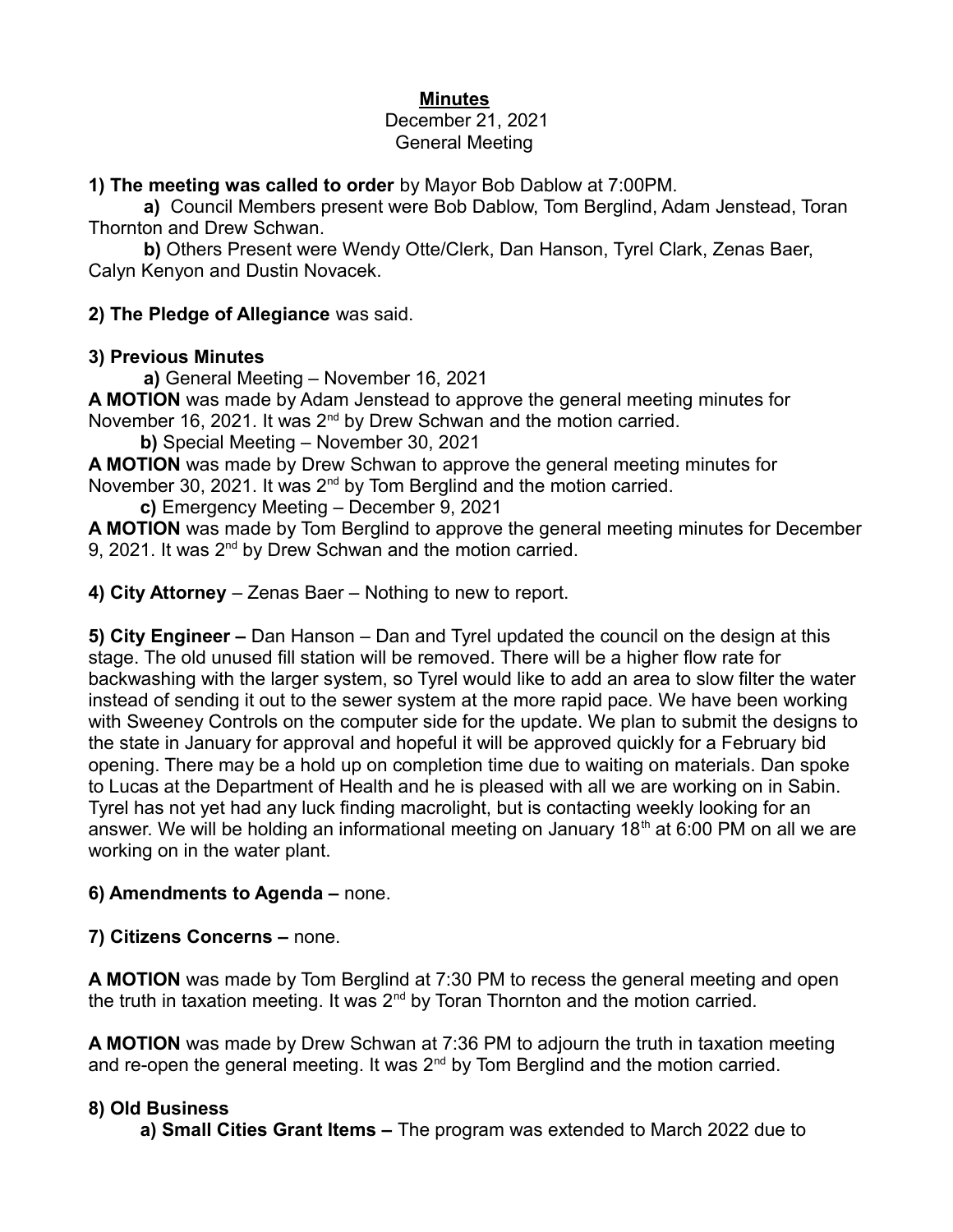waiting on materials.

 **b) Comprehensive Plan Update –** Nothing new to report.

 **c) Community Center Remodel –** The air exchanger has not been installed yet and we are waiting until spring to test the air conditioning.

**A MOTION** was made by Tom Berglind to pay the invoice for the remodel work when it arrives as long as it within the budgeted amount. It was  $2^{nd}$  by Toran Thornton and the motion carried.

 **d) Bank CD –** The bank is pledging extra securities every month for out account and would really appreciate it if we would put some money into a CD to help with the extra work they are required to do. The council wants to wait until after we get through the water plant update before we consider a CD.

#### **9) New Business**

**a) Water/Wastewater Operator –** Mike Kurkowski resigned on December 15<sup>th</sup>. On an emergency basis we contacted Norm Nyland our former operator who agreed to step in and help us out as well as Mayor Bob Dablow. Tom would like to hire Norm Nyland to be the licensed operator and Bob Dablow to be the on site operator. Bob has been working very hard over the past 21 days to get the plant cleaned up and working properly and is willing to help out in the plant to get us through the plant update.

**A MOTION** was made by Tom Berglind to hire Norm Nyland as the licensed Water/Wastewater Operator at \$600.00 per month and Bob Dablow to be the on site Water/Wastewater Operator at \$1,400.00 per month. It was 2<sup>nd</sup> by Drew Schwan and the motion carried. Bob Dablow abstained.

 **b) Community Center Rental Agreement** – We need to update the rental agreement including rates for rentals. Council will look over the current agreement for updating and we will discuss it again next month.

**10) Maintenance Department –** Doug Smith – The sander has been put on the truck, but we are still missing the cover, which Mike Kurkowski never gave to us after we purchased it from him.

**11) Water/Sewer Department –** Ben from Minnesota Rural Water was in today and let Bob know that they help out with fire hydrant maintenance at no cost to us. Lucas from the Department of Health was in and is pleased with all the work we have done in the last few weeks. The council completed the Lead/Copper samples that were due in August that had not yet been completed. We had been told last month by the former operator that 10 of the 20 samples were going to be sent in on November  $17<sup>th</sup>$ , but Bob found the empty bottles in the water plant on December 1<sup>st</sup> and found that none had been sent in. We contacted the state and got them sent in last week and are waiting on results.

 **a) DMR Report –** We do not have the numbers from the former operator, but the state is working with us to get it taken care of.

**12) Treasurers Report –** Looked over.

**13) Receipts, Disbursements & Claims –** Were looked over.

A MOTION was made by Tom Berglind to approve the claims. It was 2<sup>nd</sup> by Drew Schwan and the motion carried.

## **14) Commissioner Reports**

**a) Health –** Toran Thornton – Nothing to report.